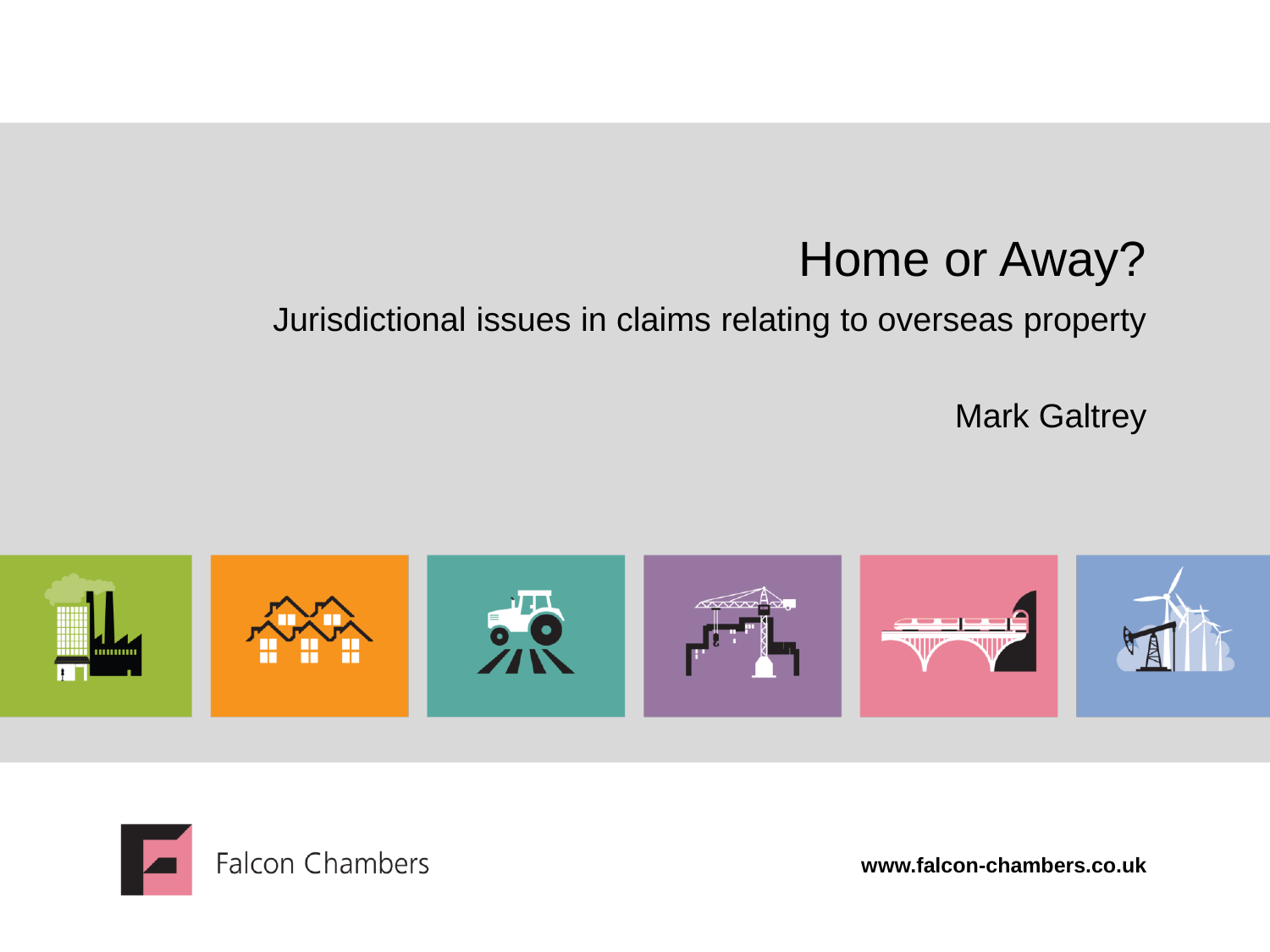#### The Scenario: Facts

- Clare and Donatella want to buy a house in Italy
- C lives in the UK, D in Italy
- They agree:
	- The property will be registered in Italy in D's name
	- C will pay the deposit of  $€10,000$
	- D will find tenants, collect the rent and maintain the property
	- Any profit will be shared 50/50 between C and D
- Ten years go by...
- C notices that she hasn't received any payments
- D says that all the rent was eaten up maintaining the property
- C says she doesn't believe her, and wants to sell and get out
- D says that the €10,000 was a loan and that property is 100% hers

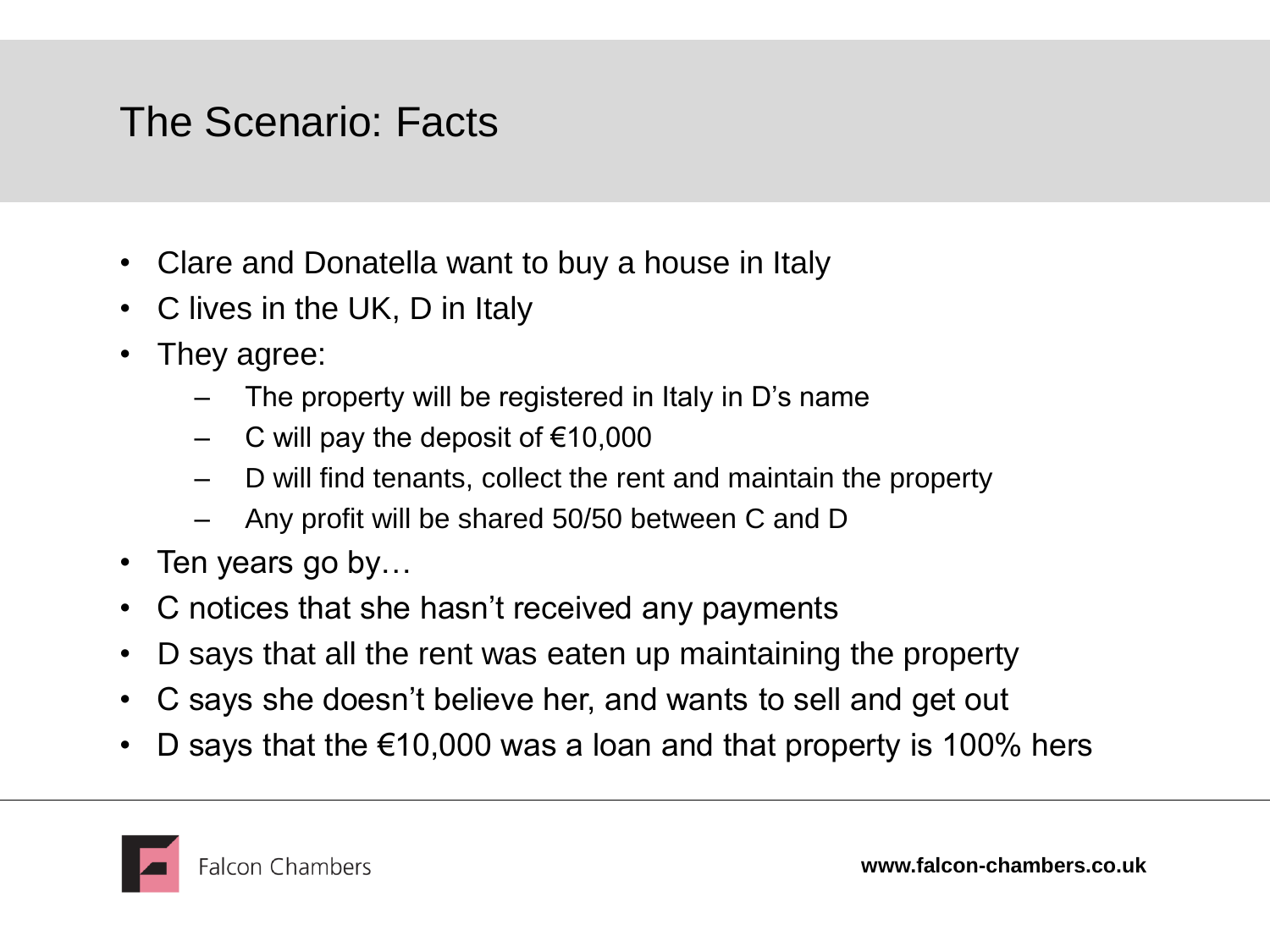#### The Scenario: Claims

- C wants to issue claims for
	- An account
	- Disgorgement of profits
	- A declaration as to the beneficial ownership
	- An order for sale
- By this time, both C and D are permanently resident in the UK
- For each claim:
	- Where can it be issued?
	- Where should it be issued?

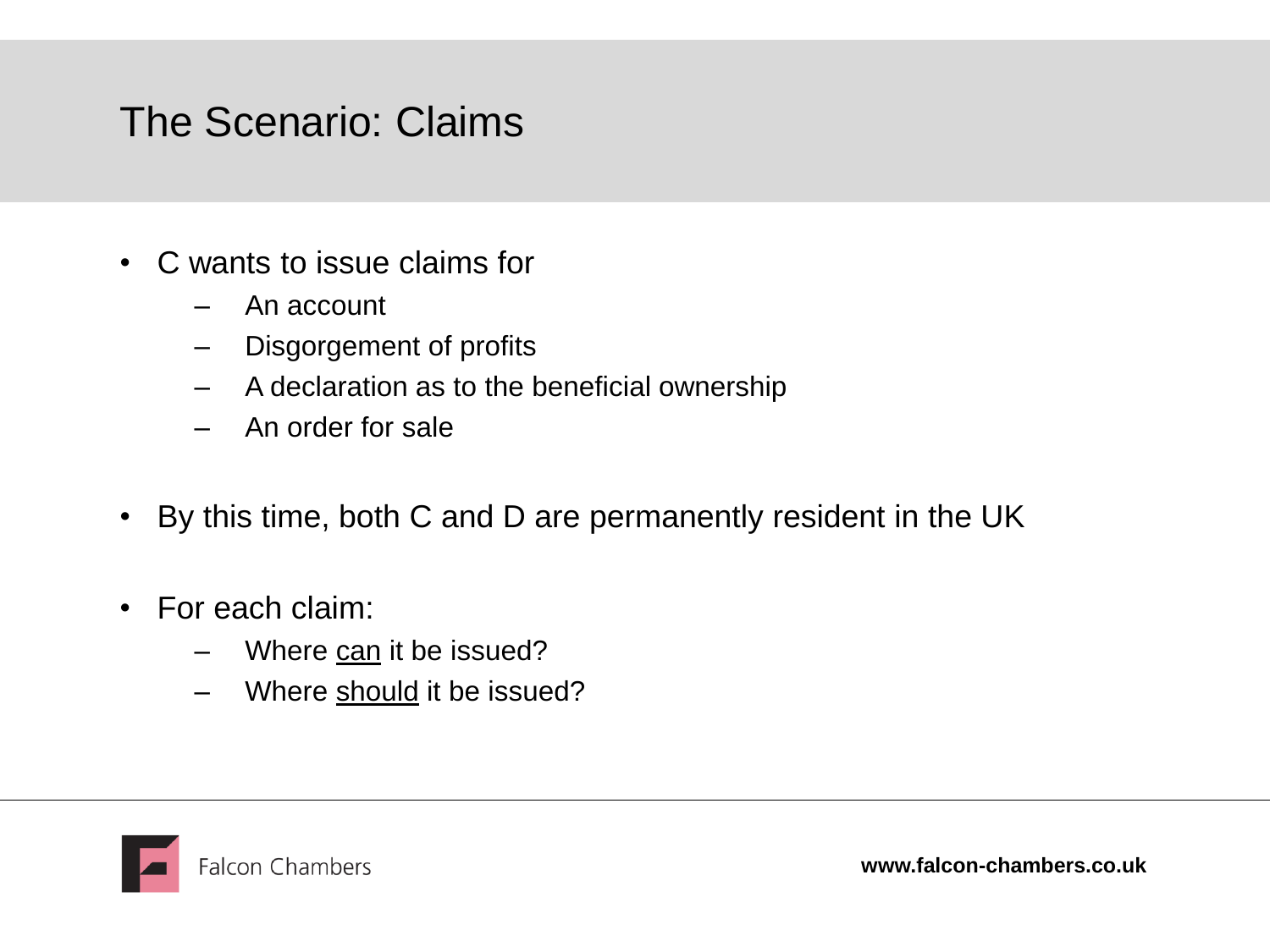#### The Brussels I Regulation

- Italy and (for now...) the UK are EU member states
- So the jurisdiction rules are set out in EU Regulation 1215/2012, as amended by EU Regulation 542/2014 ('the Brussels I Regulation').

#### **Article 24**

The following courts of a Member State shall have exclusive jurisdiction, regardless of the domicile of the parties:

(1) in proceedings which have as their object rights in rem in immovable property or tenancies of immovable property, the courts of the Member State in which the property is situated.

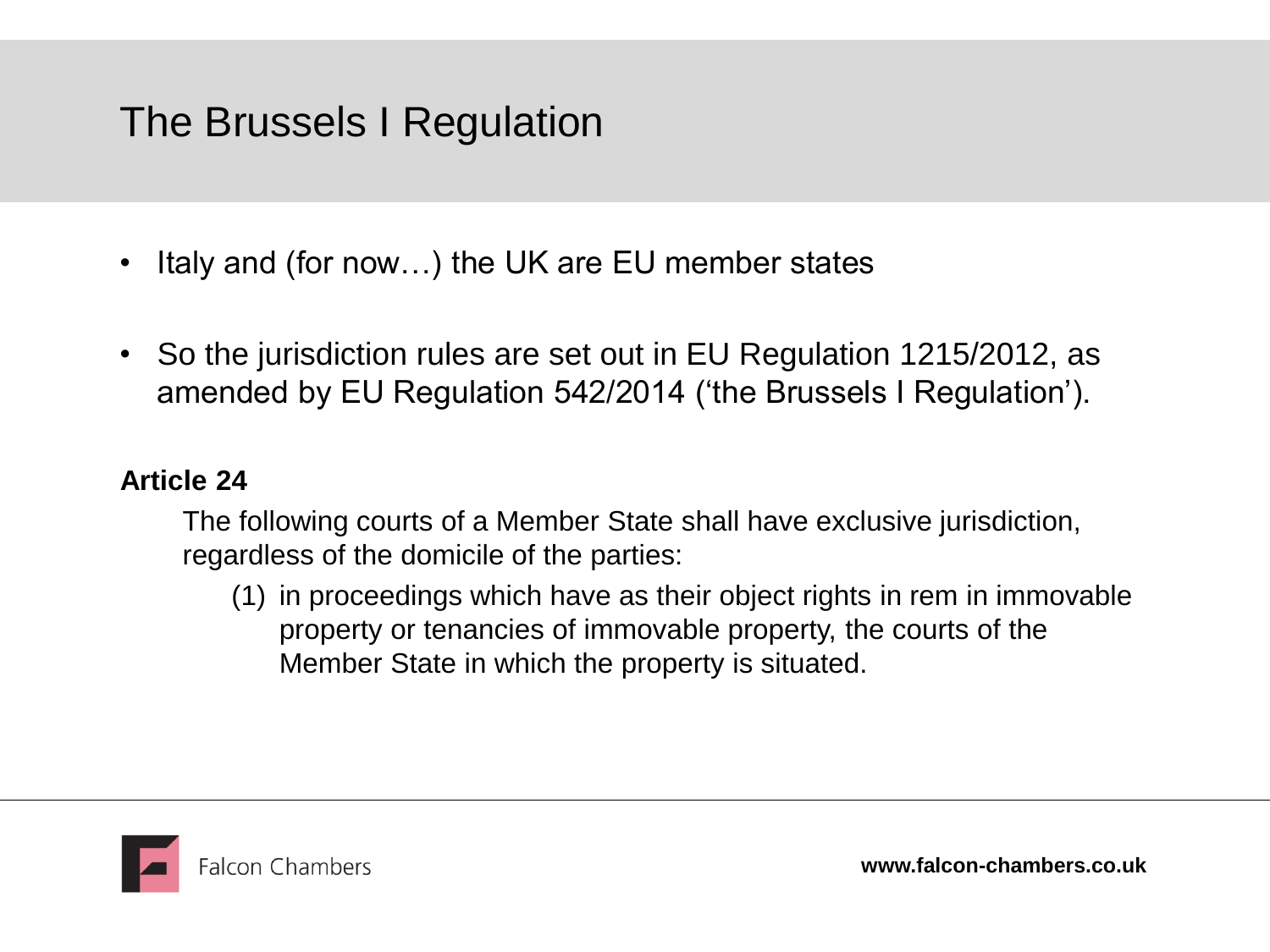#### Proceedings which have as their object rights in rem

- Think about it free from authority...
- What is the "object" of proceedings?
	- Remedy against party sued?
	- Declaration of rights against the world?
- What are "rights in rem"?
	- Right for a declaration as to beneficial ownership?
	- Right to order for sale?
	- Right to proceeds of sale?
	- Right to profits generated by use of a property?

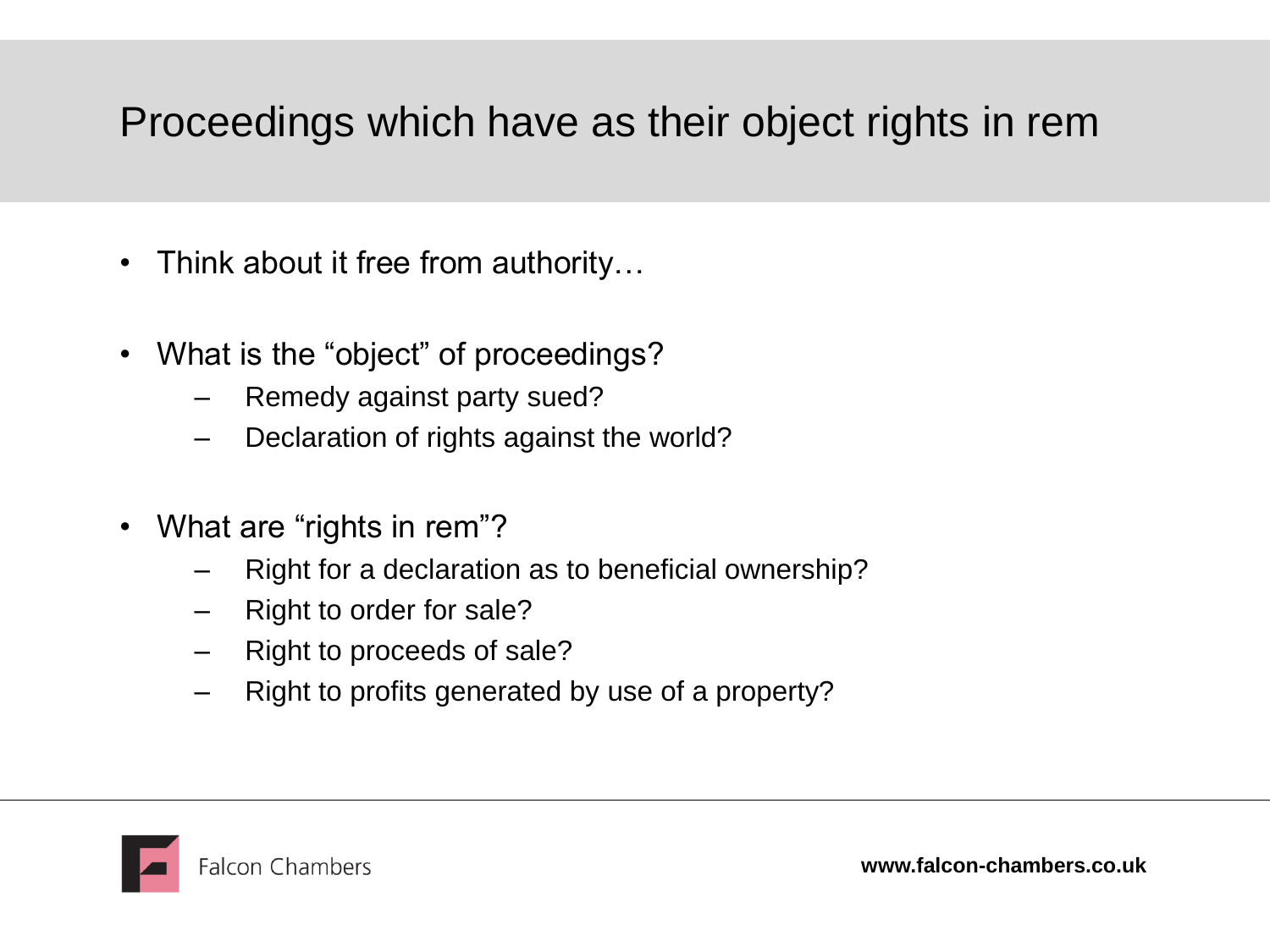## The old authorities: (1) Webb v Webb

- Webb v Webb (EU Case C-294/92) under previous regulation
- Father and son both domiciled in UK
- Father wanted to buy flat in France, but registered in son's name
- Father applied to English High Court for
	- declaration that that the son held the property for him as trustee and
	- an order that the son should execute such documents as should be required to vest legal ownership of the property in the father.
- Son challenged jurisdiction, relying on forerunner of article 24(1)

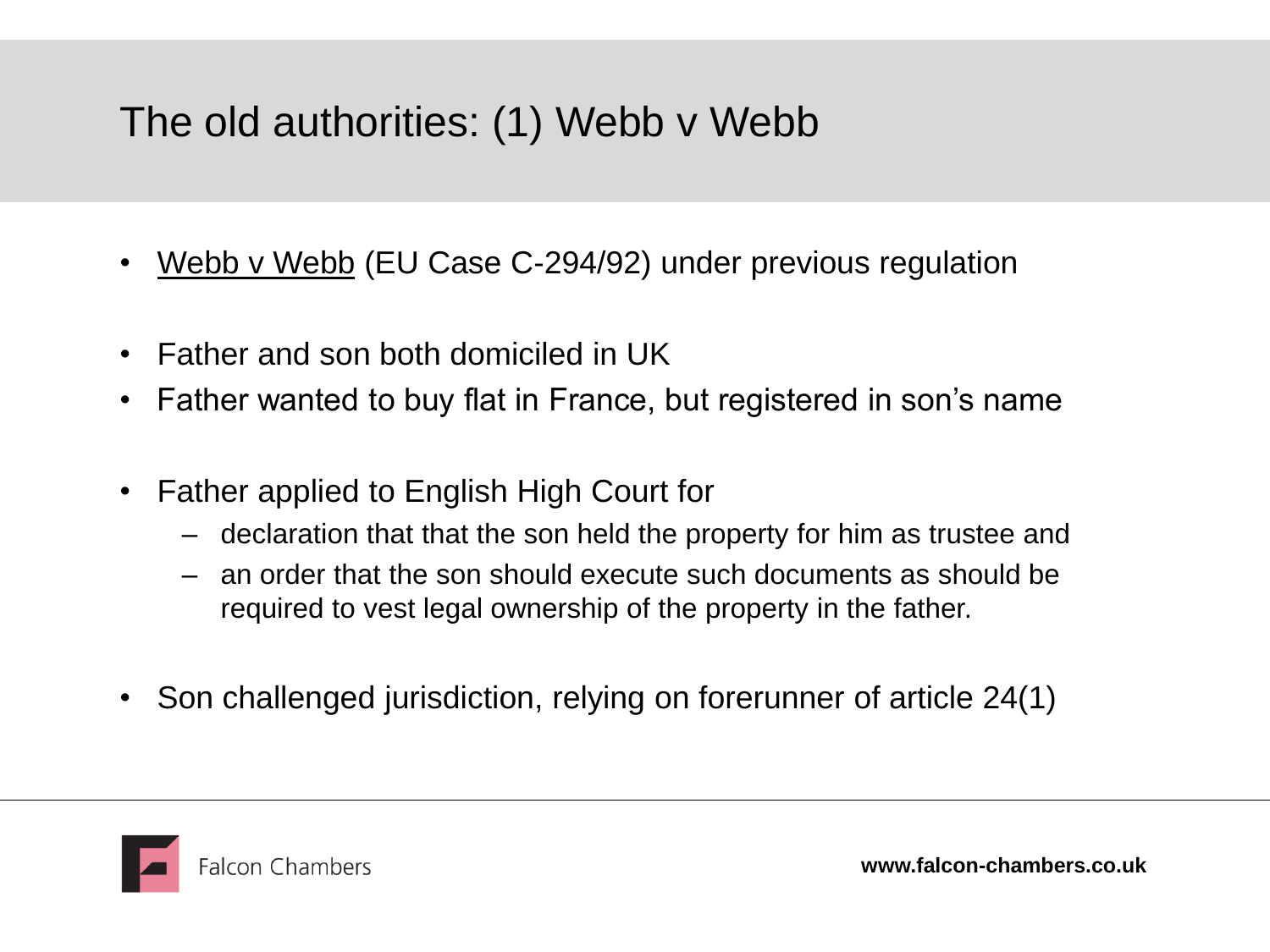## The old authorities: (1) Webb v Webb

- High Court held
	- the proceedings do not have as their object rights in rem. They have as their object the establishment of the defendant's accountability as a trustee for the plaintiff
- Son appealed to Court of Appeal
- Scott LJ and Taylor LJ would have dismissed the appeal
	- the 'object' of this action was the enforcement of rights in personam arising out of the arrangements made between the plaintiff and the defendant and not 'rights in rem'
- Nourse LJ would have allowed the appeal
	- I think it clear that the 'object' of this action, by which is meant its subject matter, is a right in rem in immovable property
- Court of Appeal therefore made a reference to the ECJ

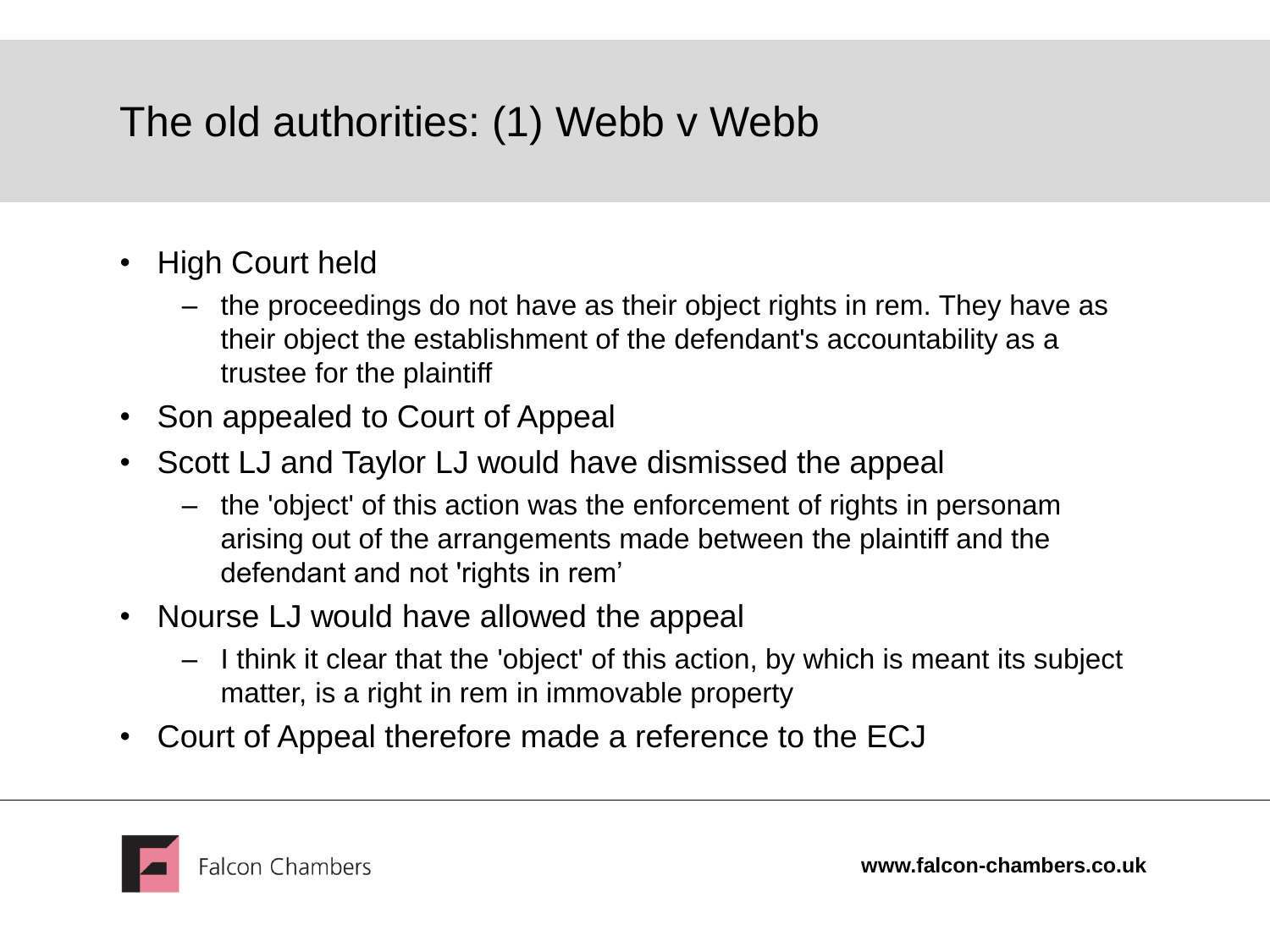#### The old authorities: (1) Webb v Webb

- The son, supported by the Commission, made a sensible suggestion:
	- the test…is the plaintiff's ultimate purpose and…by his action the father is ultimately seeking to secure ownership of the flat
- ECJ rejected this on two grounds:
	- The aim of the proceedings…is to obtain a declaration that the son holds the flat for the… benefit of the father and that in that capacity he is under a duty to execute the documents necessary to convey ownership of the flat to the father. The father does not claim that he already enjoys rights directly relating to the property which are enforceable against the whole world, but seeks only to assert rights as against the son. Consequently, his action is not an action in rem…but an action in personam.
	- the conferring of exclusive jurisdiction…is justified because actions concerning rights in rem in immovable property often involve disputes frequently necessitating checks, inquiries and expert assessments which must be carried out on the spot…the immovable nature of the property held in trust and its location are irrelevant to the issues to be determined in the main proceedings which would have been the same if the dispute had concerned a flat situated in the United Kingdom or a yacht.
- So it seems that an action for a declaration that A holds a property on trust 100% for B is not an action which has as its object rights in rem

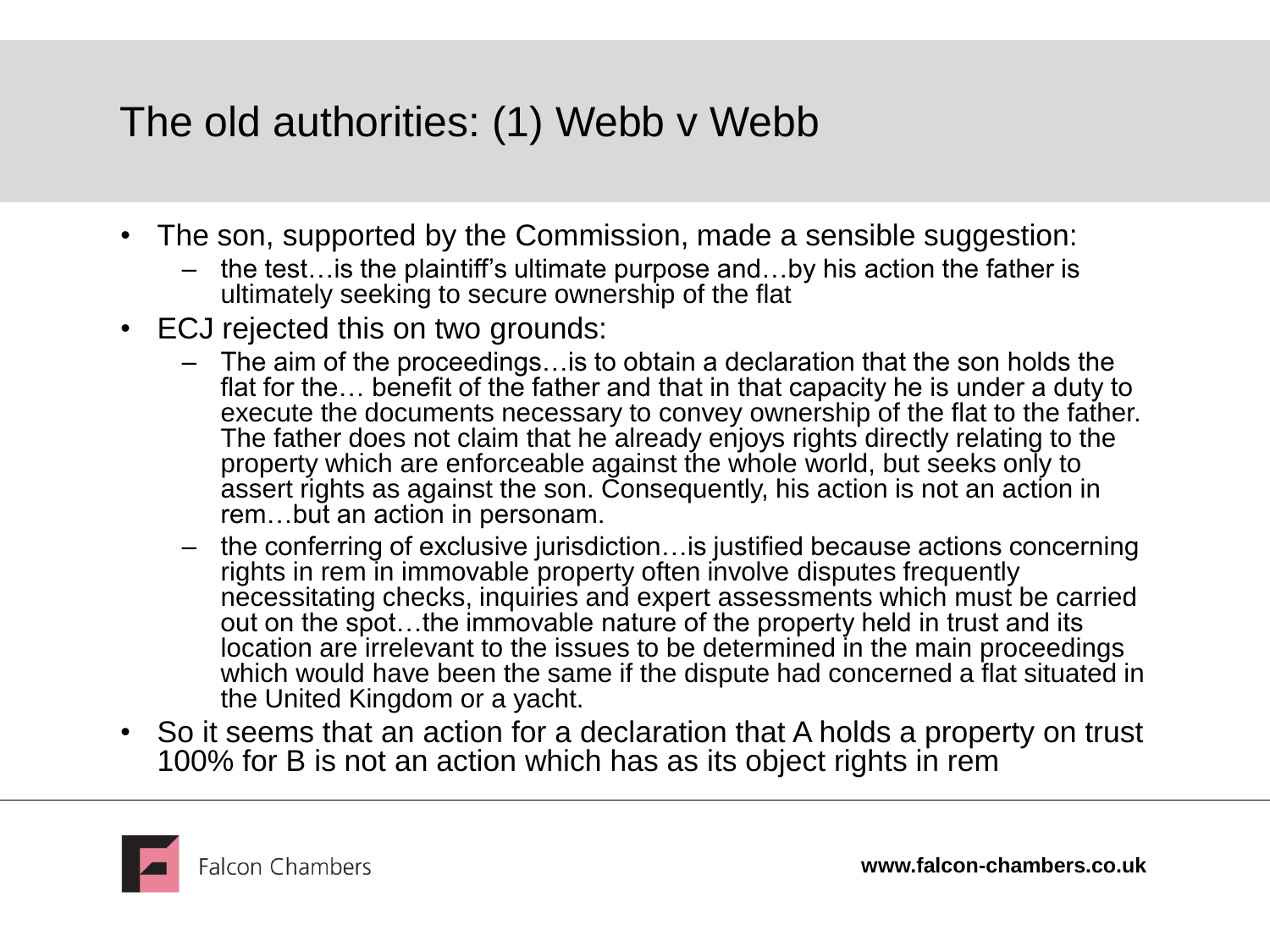## The old authorities: (2) Prazic v Prazic

- Prazic v Prazic [2006] EWCA Civ 497 under old regulation
- Husband was domiciled in France, wife (following separation) in UK
- Wife applied to English County Court under TLATA 1996 for
	- A declaration that she was the equal owner in equity of two London flats
	- A tracing order in relation to the proceeds of sale of a property in Essex
- Husband challenged the jurisdiction of the English Court; wife relied on Article [24]
	- DDJ Morris found for husband; High Court for wife; husband appealed to CoA
- Thorpe LJ and Law LJ unanimously allowed appeal
	- Counsel below were heavily criticised for not citing Webb
	- The claim "in relation to the long since departed Essex home…cannot conceivably be said to be an action in rem"
	- "in relation to the other two properties all that is really in issue is whether the dealings between the parties result in the creation of an equitable interest. It matters not where the property itself is situated and, accordingly, it matters not where the issues between the parties, the issues of fact, are to be tried out. There is nothing in that dispute that requires any on-the-spot investigations or enquiries."

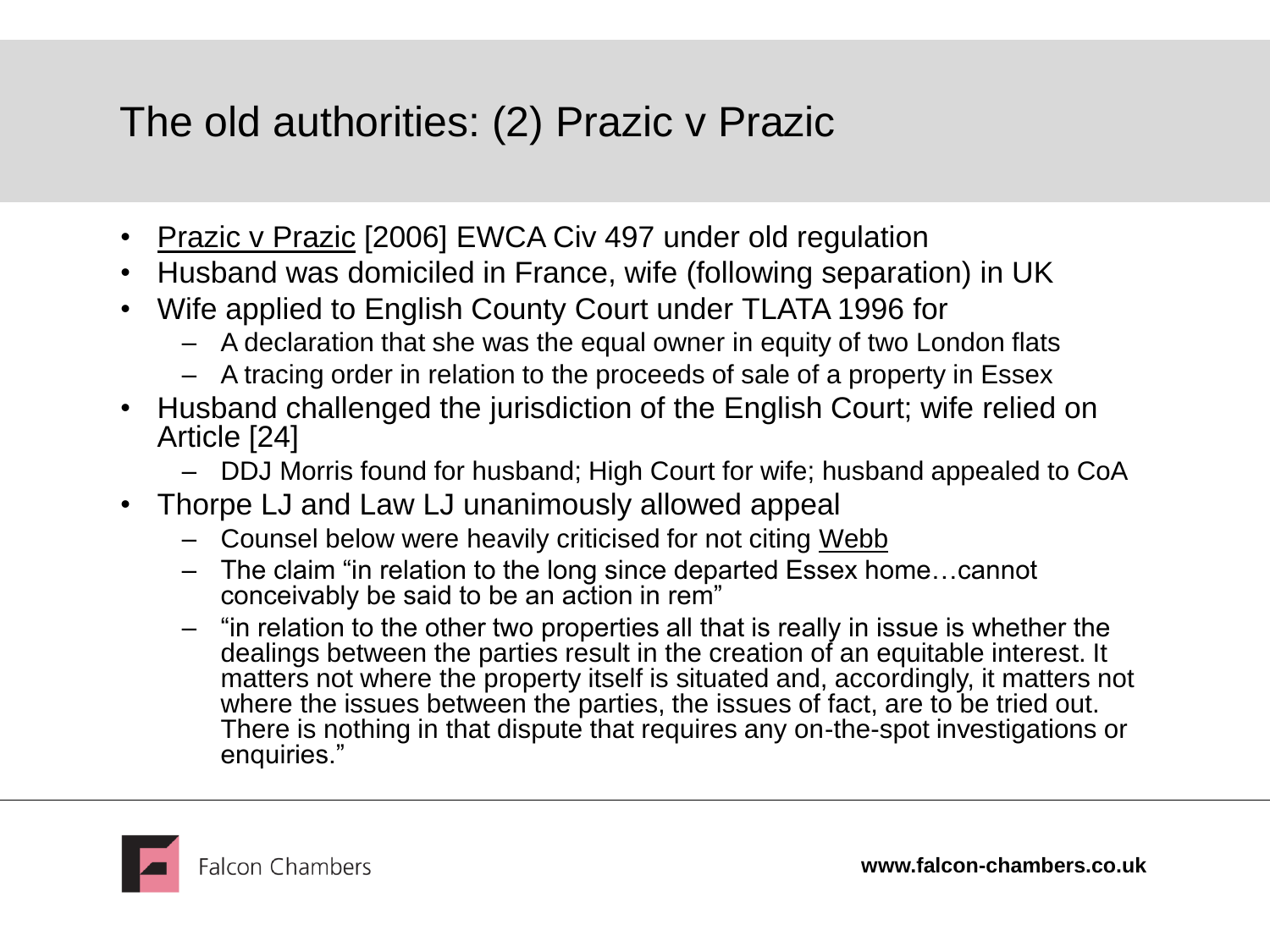#### The recent authorities: (1) Komu v Komu

- Komu v Komu EU Case C-605/14 under previous regulation
- Five Finns owned a house in Spain in unequal shares
- The claimant co-owners brought a claim in Finland for an order for sale
- Defendants challenged jurisdiction, relying on Article [24]
- Finnish District court held it did have jurisdiction and ordered sale and distribution of proceeds
- Finnish Court of Appeal disagreed and held it did not have jurisdiction
- Finnish Supreme Court was unsure and made a reference to the ECJ, asking whether
	- "an action by which some of the co-owners of immovable property apply for the property to be sold for the purpose of terminating the relationship of coownership and for an agent to be appointed to conduct the sale constitute proceedings which have as their object rights in rem in immovable property"

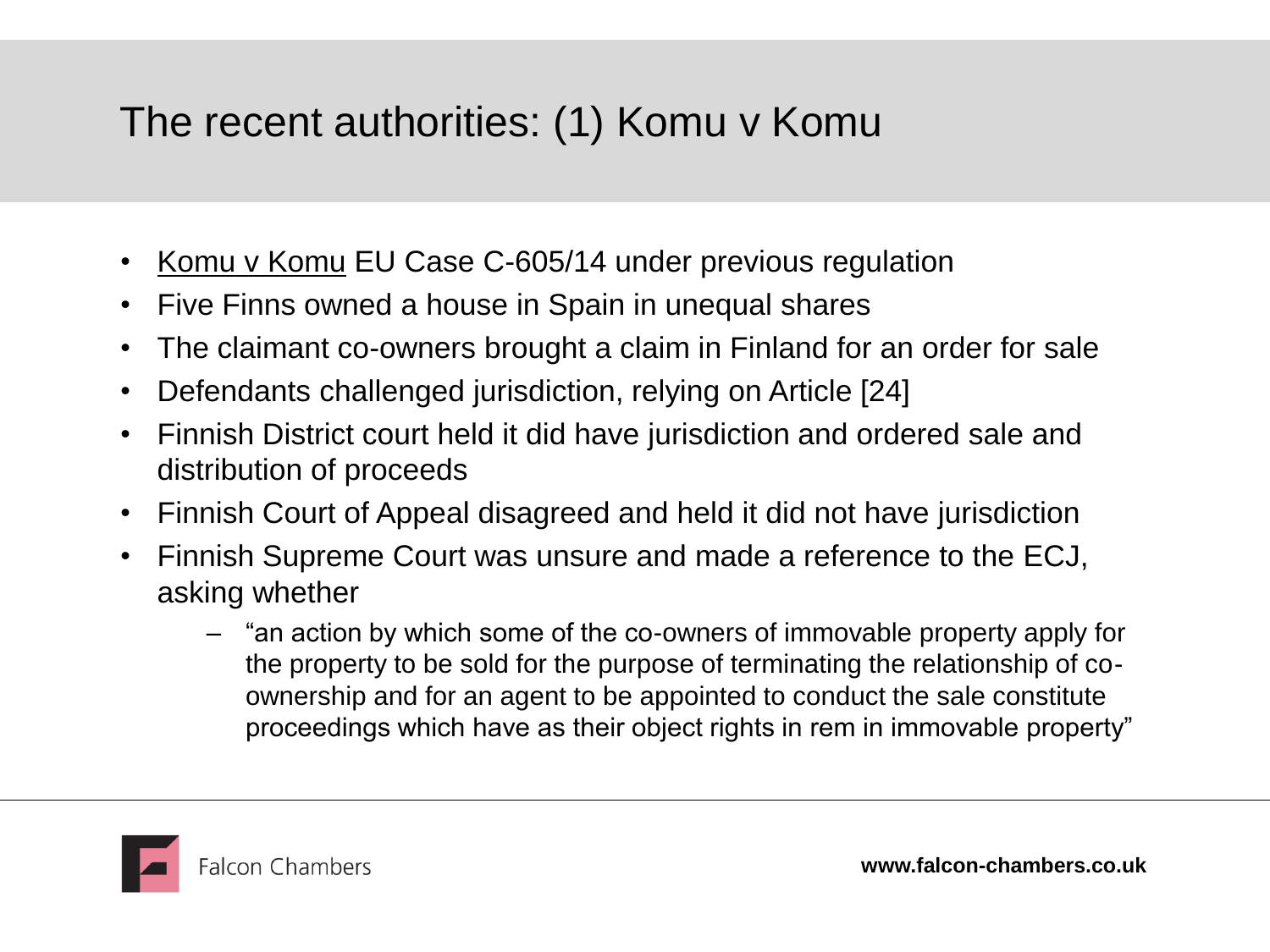#### The recent authorities: (1) Komu v Komu

- ECJ referred to Weber C-438/12, where it was held that a claim for a declaration that the exercise of a right of pre-emption was invalid did not fall within Article [24]:
	- the exclusive jurisdiction…does not encompass all actions concerning rights in rem.. but only those which..are actions which seek to determine the extent, content, ownership or possession of immovable property or the existence of other rights in rem therein and to provide the holders of those rights with protection for the powers which attach to their interest
	- the difference between a right in rem and a right in personam is that the former…has effect erga omnes, whereas the latter can be claimed only against the debtor
	- the essential reason for conferring exclusive jurisdiction…is that the courts of the *locus rei sitae* are the best placed, for reasons of proximity, to ascertain the facts satisfactorily and to apply the rules and practices which are generally those of the State in which the property is situated
- It then held that the present claim did fall within Article [24]
	- such an action, designed to bring about the transfer of a right of ownership in immovable property, concerns rights in rem which have effect erga omnes and is intended to ensure that the holders of those rights can protect the powers attached to their interest
	- the rights of ownership in the properties and the rights of use encumbering those rights are the subject of entries in the Spanish Land Register …rules governing the sale, by auction where appropriate, of those properties are those of the Member State in which they are situated, and …the obtaining of evidence will be facilitated by proximity to the locus rei sitae.
- So it seems that an application, e.g. under TLATA 1996, for an order for sale of a co-owned property will be an action which has as its objects rights in rem

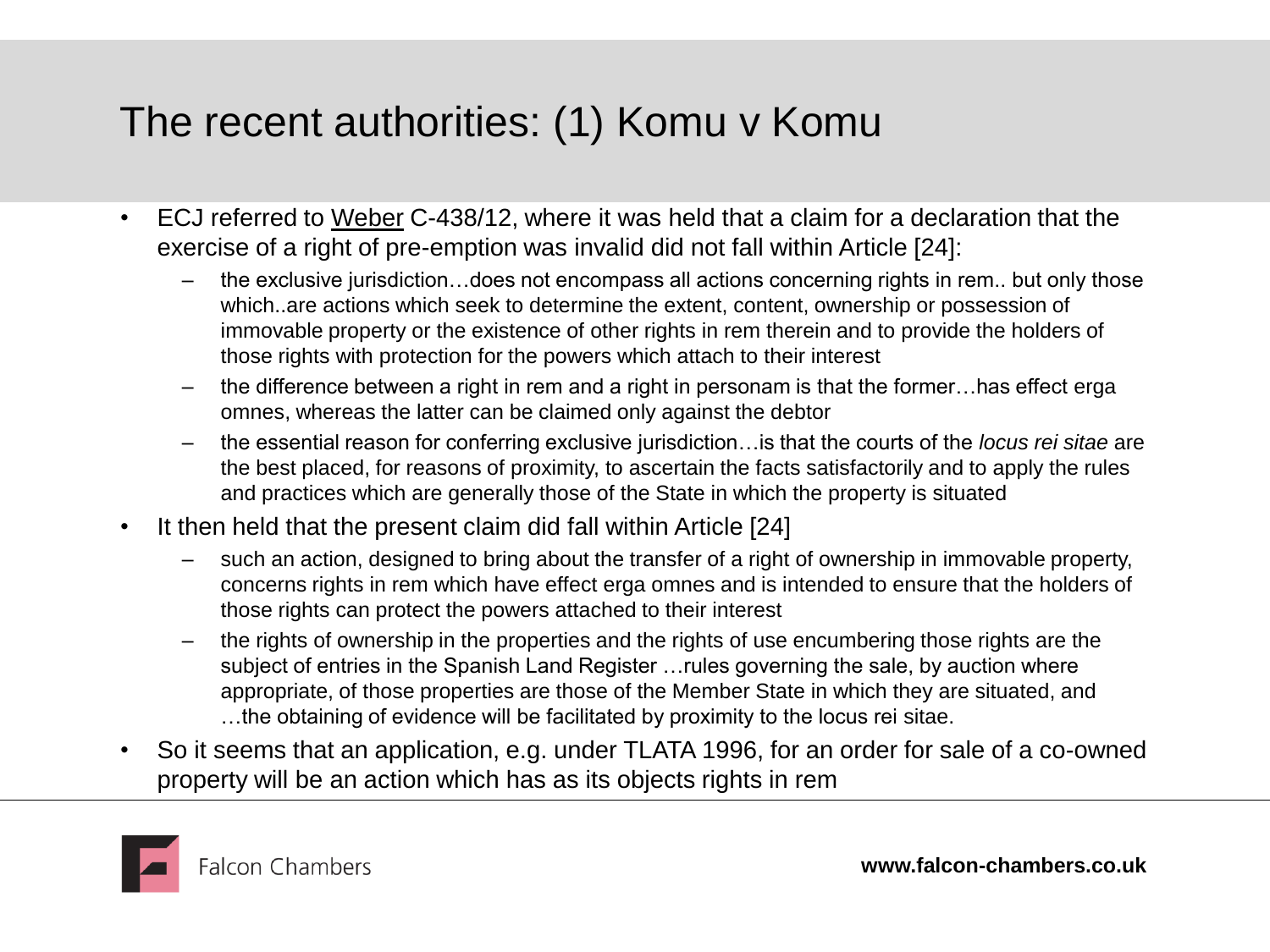#### The recent authorities: (2) Magiera v Magiera

- Magiera v Magiera [2016] EWCA Civ 1292 still under previous regulation
- Polish husband and wife were party to divorce proceedings in Poland
- Wife applied to English High Court under TOLATA seeking
	- an order for sale of a house in London
	- an order that the proceeds of sale be distributed between her and the husband in equal shares
- Husband disputed jurisdiction, Bodey J held that it had jurisdiction under Article [24], distinguishing Webb:
	- "In my judgment, the instant case is distinguishable from Webb v Webb . There the father was seeking to establish and acquire rights in immovable property by way of a constructive or resulting trust, on the basis that the French flat in the son's name had been purchased with his (the father's) money. Here, by contrast, the existence (or not) of a trust is not in dispute. The wife already has proprietary rights in the London house as co-owner. What she is seeking to do is to enforce and give effect to those rights. It is fair comment that the order which she seeks would be as against the husband personally, requiring him to join with her in selling the property. To that extent it would be an in personam order; but the right which would lead to such an order is a right of ownership in the property 'available against the whole world'."
- Husband appealed to the Court of Appeal

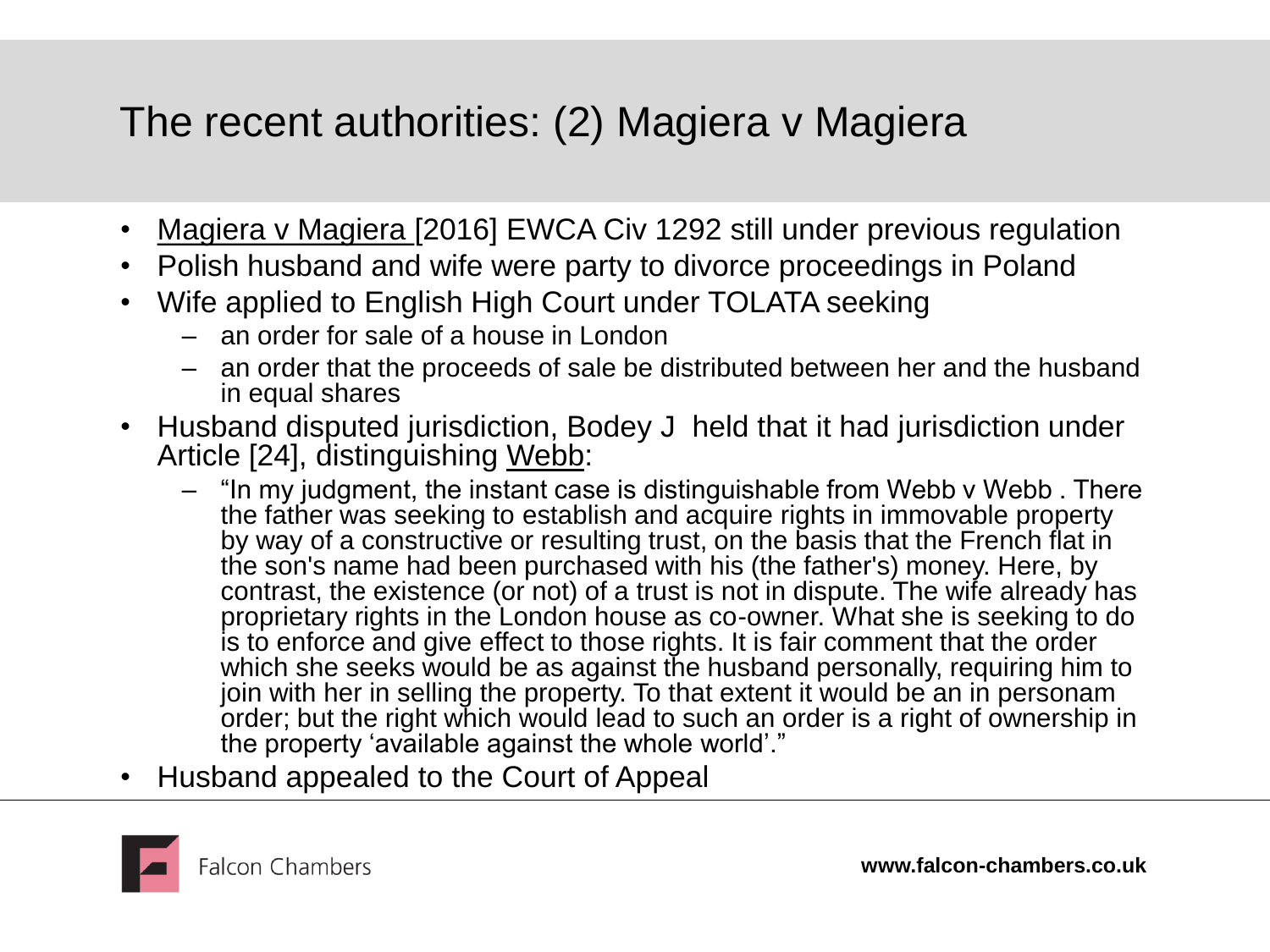#### The recent authorities: (2) Magiera v Magiera

- Black LJ gave the only judgment:
	- "The wife is already a joint owner of the property here, whereas the father in Webb…was not. If it is appropriate to analyse what the "principal subject matter" of the claim is here, it is to achieve a sale of the property, as it was in Komu …It would be wrong…to put too much weight on the fact that the application is technically under section 14 of TLATA for an order relating to the exercise by a trustee of his functions, when such an application is conventionally coupled with, or followed swiftly by, an application for an order for sale by order of the court. The action could be said to involve the external relations of the trust, rather than (or at the very least, as well as) the internal relations of the trust. Reflecting the language of …Komu , I think it would be fair to describe the wife, as one of the two joint owners of the property both in law and in equity, as having "rights in rem which have effect erga omnes". She is seeking to "protect the powers attached to [her] interest" by "bring[ing] about a transfer of a right of ownership" in the house by a sale of it. '."
- The claim fell within Article [24]

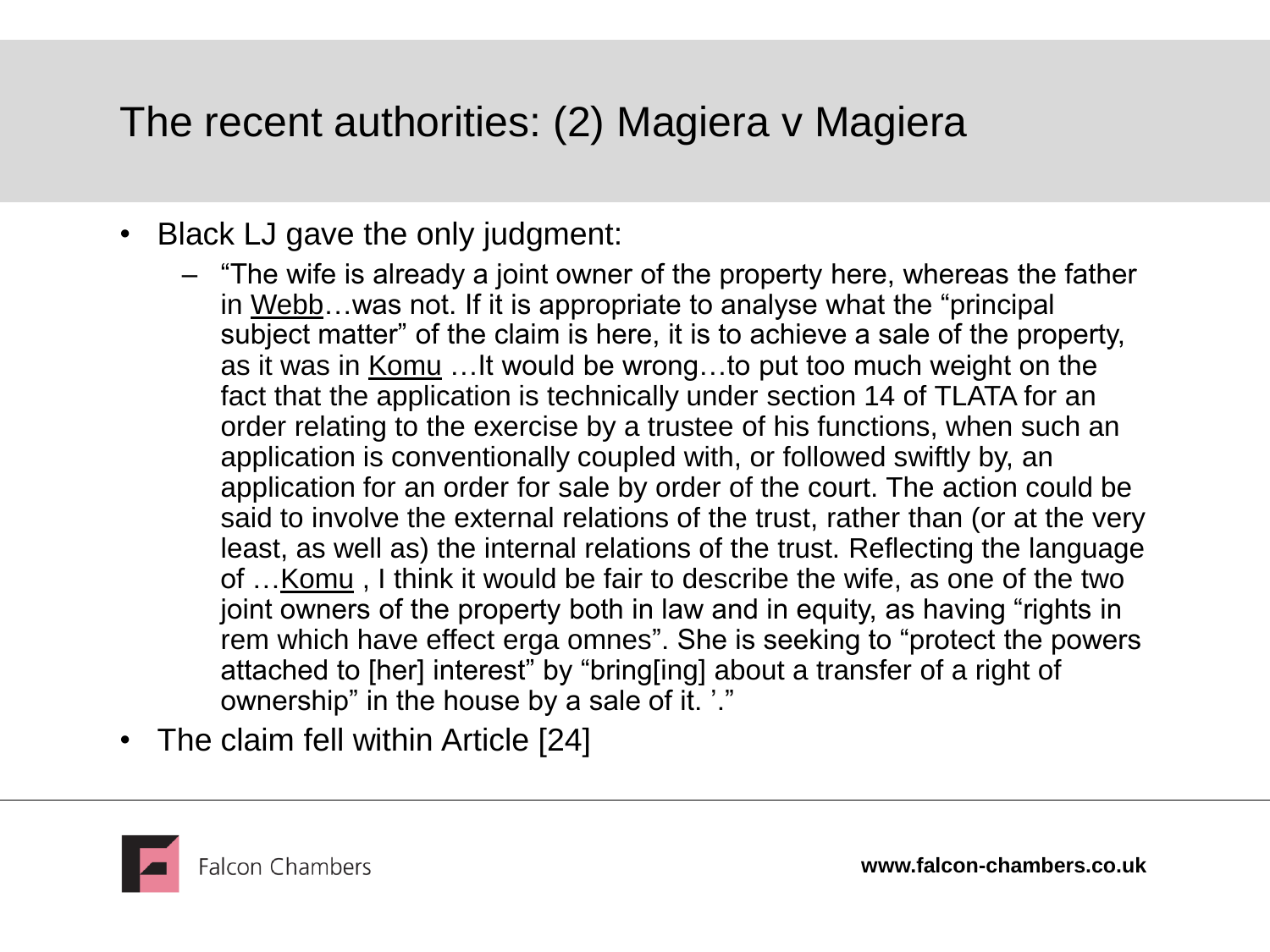#### What can we conclude?

- Two possible grounds for the distinction
	- Whether Claimant already has undisputed rights in rem in the property or is seeking to establish that it does
	- Whether Claimant is seeking a declaration (inter partes) or an order for sale (erga omnes)
- But what if:
	- Claimant already has undisputed 25% share but seeks declaration that owns 100% of the property?
	- Claimant seeks both a declaration and order for sale?
- Back to scenario can some claims be brought here but not others?

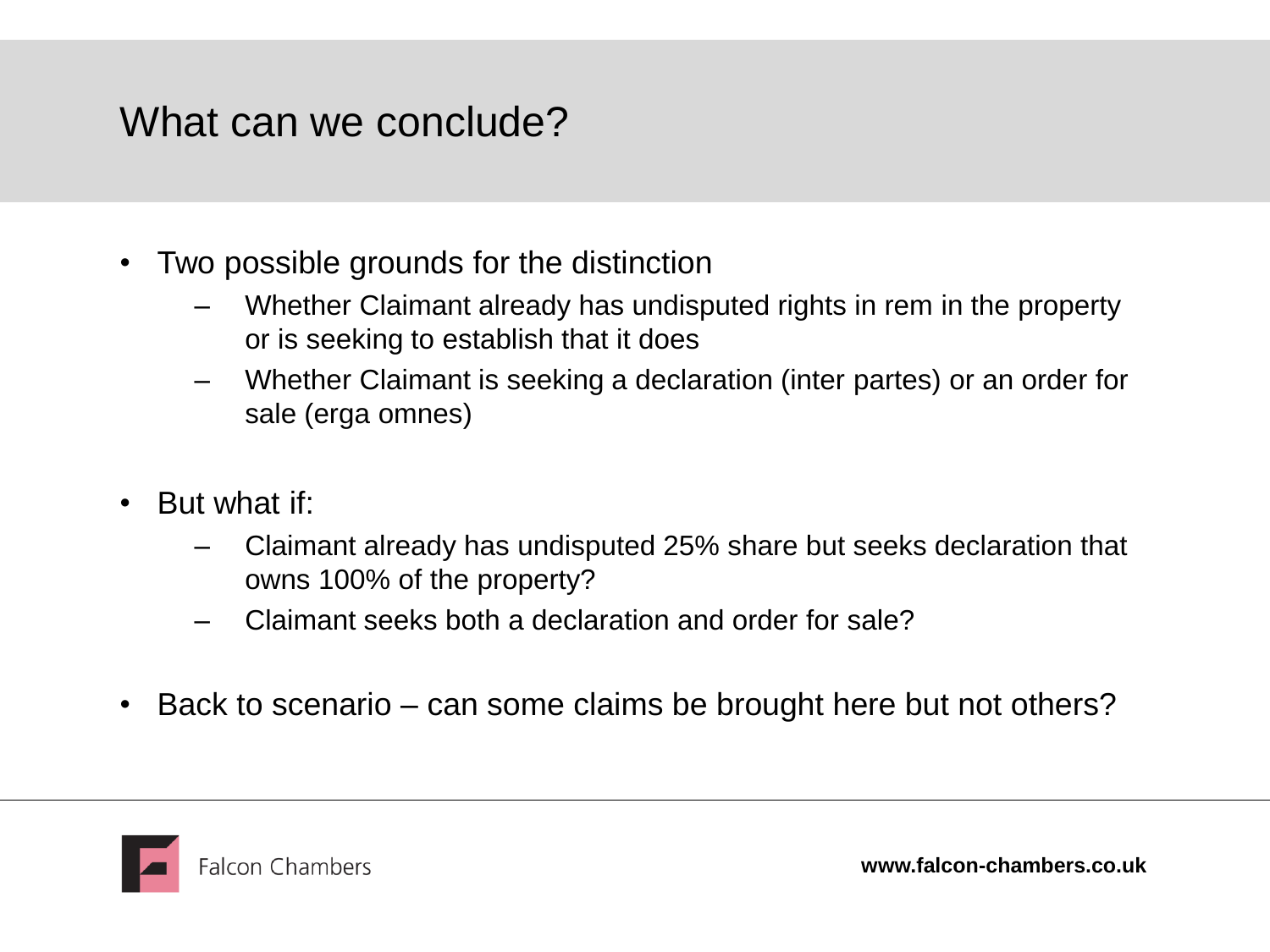#### Brexit and the future

- Assuming the European Union (Withdrawal) Bill passes as drafted
	- Direct EU legislation [includes regulations and European Court decisions], so far as operative immediately before exit day, forms part of domestic law on and after exit day
	- A court or tribunal— (a) is not bound by any principles laid down, or any decisions made, on or after exit day by the European Court, and (b) cannot refer any matter to the European Court on or after exit day.
	- A court or tribunal need not have regard to anything done on or after exit day by the European Court, another EU entity or the EU but may do so if it considers it appropriate to do so.
	- In deciding whether to depart from any retained EU case law, the Supreme Court or the High Court of Justiciary must apply the same test as it would apply in deciding whether to depart from its own case law.
- So that's clear then

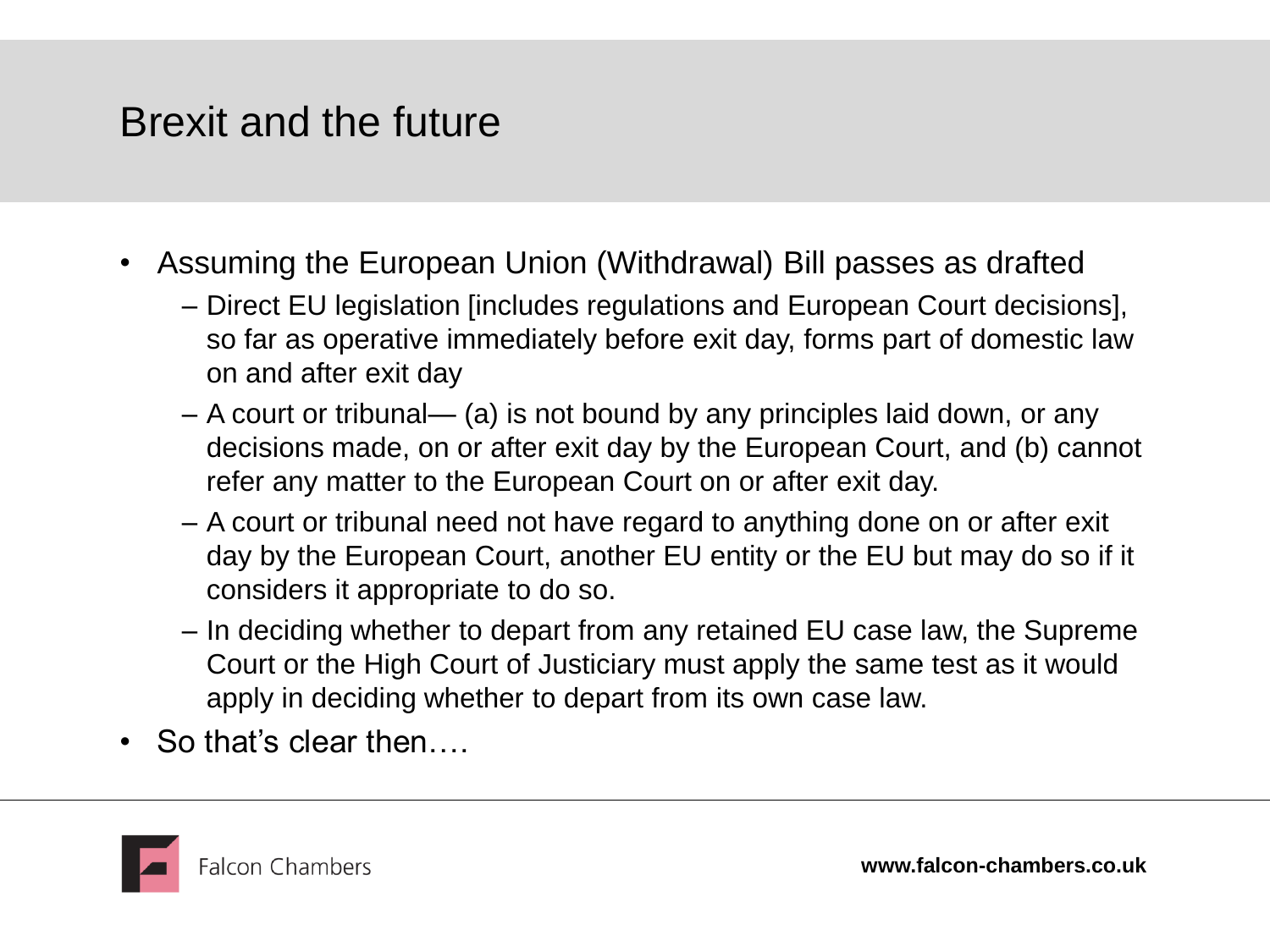# Questions?



**www.falcon-chambers.co.uk**